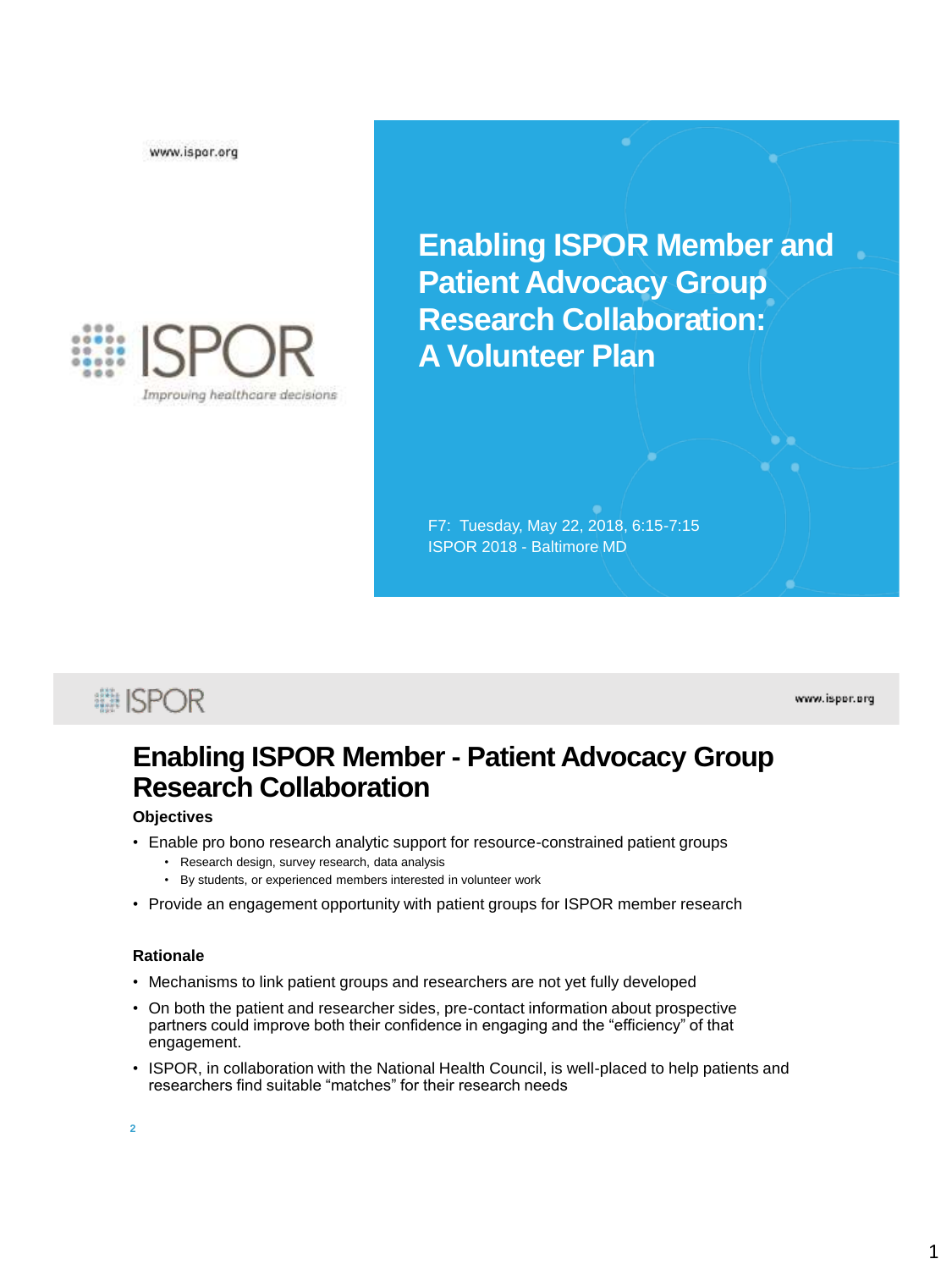## : ISPOR

www.ispor.org

- **Moderator Richard J. Willke, PhD,** Chief Science Officer, ISPOR, Lawrenceville, NJ, USA
- **Speakers Jason Harris, BA,** Associate Director of Policy and Programs, National Health Council, Washington, DC, USA

**Brian Ung, PharmD, MS,** Post-Doctoral Fellow, US Health Economics and Outcomes Research, Celgene Corporation, Summit, NJ, USA

Laura T. Pizzi, PharmD, MPH, Professor and Director, Center for Health Outcomes Policy and Economics, Rutgers University, Piscataway, NJ, USA

**Other working group members**

- **Eleanor Perfetto, PhD, MS,** NHC
- **Zeba Khan, PhD**, Celgene
- **Debbie Zeldow, MBA,** National Bone Health Alliance

www.ispor.org



**Patient Community Engagement in Value Assessment A Matchmaking Program**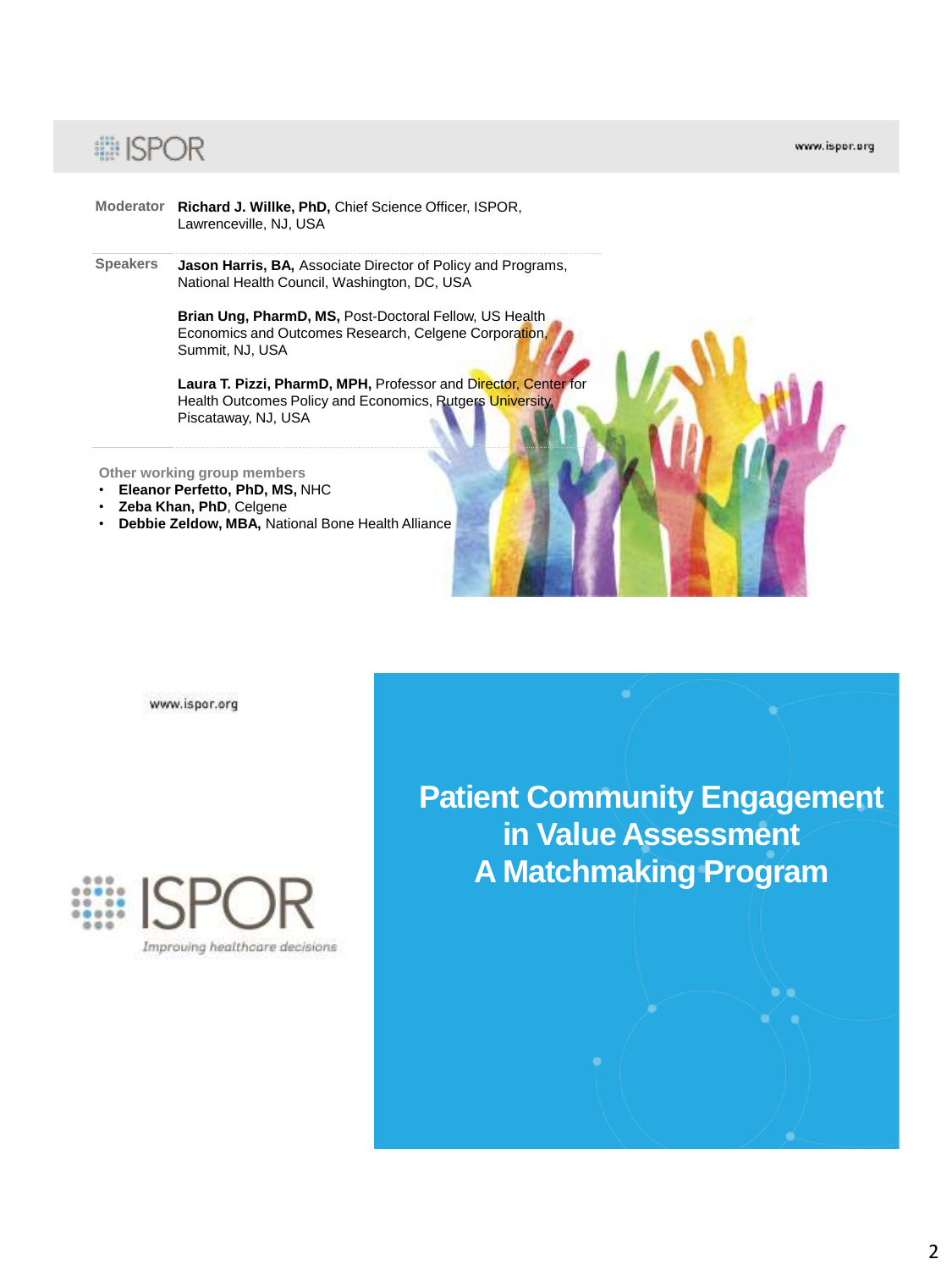

# **■ISPOR**

www.ispor.org

## **NHC Value Initiative**



- *NHC Patient-Centered Value Model Rubric*
- NHC Value Framework Get-Ready Check List
- Qualitative research on how Health Technology Assessment groups world wide engage patients
- Qualitative research on how patients define and describe "value"



- *NHC Value Workgroup*
- Tackling Representativeness: A Roadmap & Rubric
- Health Economics & Value Assessment Education
- Publications

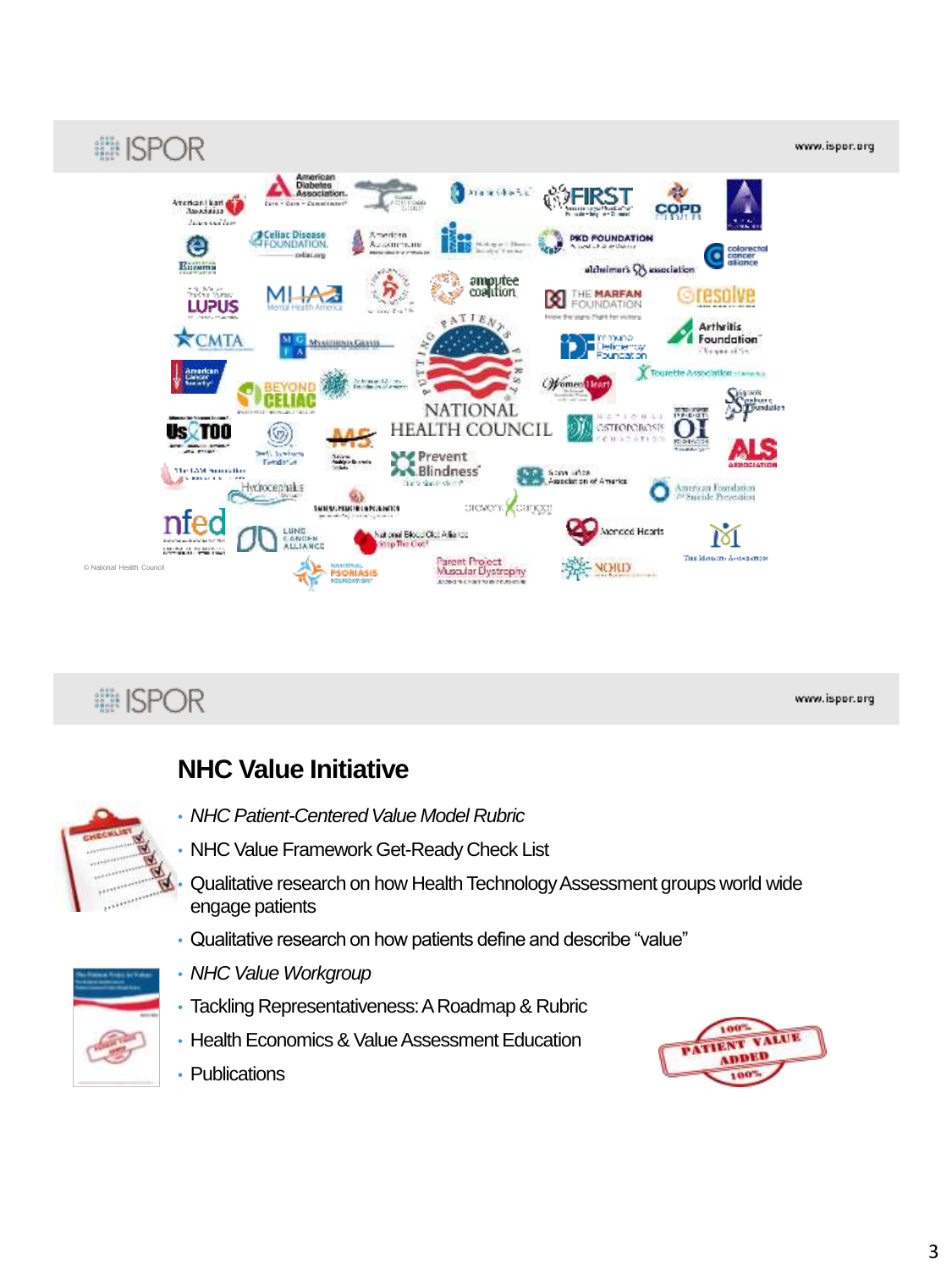

#### **Domains of Patient Centeredness and Engagement**



**i ISPOR** 

www.ispor.org

**7**

## **Value Model Rubric: Example**

|                               | <b>Characteristics of</b><br><b>Meaningful Patient Engagement</b><br>in Model Development                  | <b>Other Characteristics of</b><br><b>Patient-Centeredness in</b><br><b>Model Development</b> |
|-------------------------------|------------------------------------------------------------------------------------------------------------|-----------------------------------------------------------------------------------------------|
| <b>Patient</b><br>Partnership | Patients are recognized as<br>partners and are integrated in all<br>aspects of model development<br>phases | Patients are engaged in pilot<br>testing and refinement of the<br>model                       |
| <b>Transparency</b>           | The process for selection of<br>patient representatives is<br>transparent                                  | The methodology is made<br>transparent to patients in a<br>timely manner                      |
| <b>Inclusiveness</b>          | The patient community is<br>involved throughout the process                                                | The draft model is vetted with<br>a broad coalition of<br>stakeholders, including<br>patients |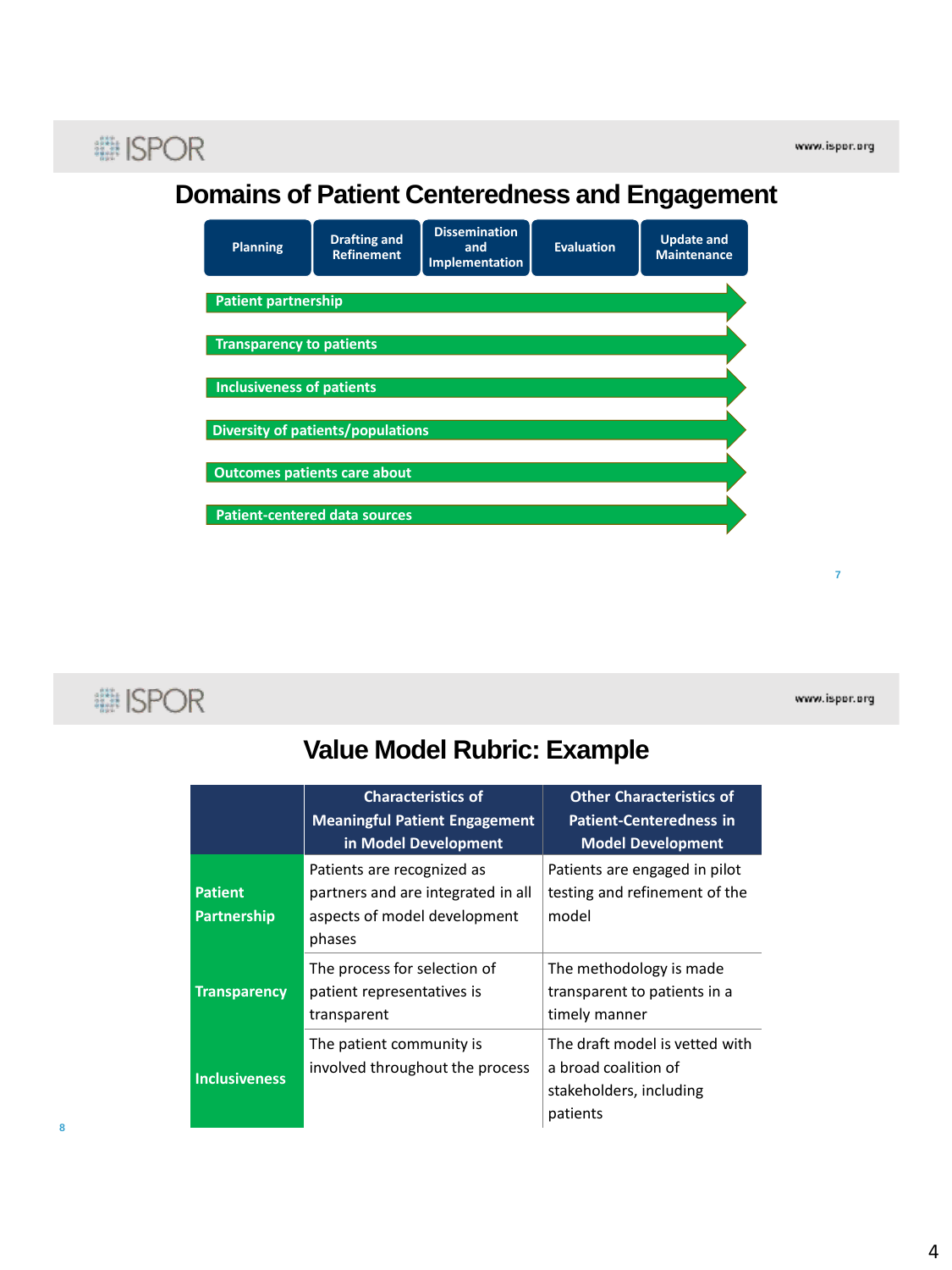# **# ISPOR**

### **NHC Value Workgroup**

- 2016 Formed
- Patient Advocacy Organizations engaged and/or interested in value assessment
- Monthly standing calls, information sharing
- Developed more formal work products, including publications and proposals

So… What's next?

## **... ISPOR**

www.ispor.org

### **NHC-ISPOR Matchmaking Pilot**

- Enhance patient community engagement in value assessment
- Build positive relationships between the patient and research community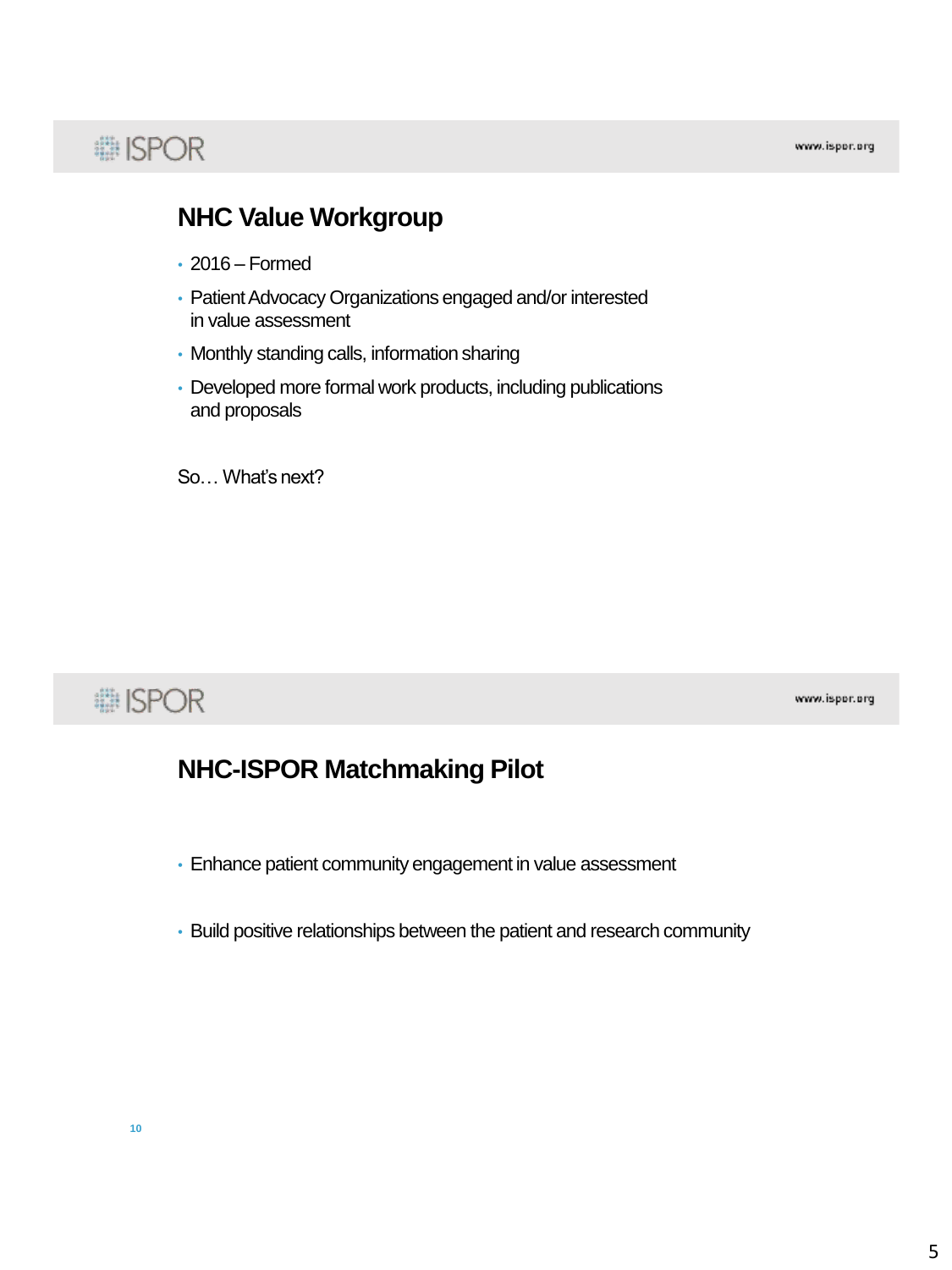www.ispor.org



# **Patient Advocacy Group (PAG) Interview**

## **i ISPOR**

www.ispor.org

## **Patient Advocacy Group (PAG) Interview**

#### **Objectives**

- Understand the health economics and outcomes research (HEOR) needs of PAGs
- Understand the level of knowledge of key HEOR terms
- Explore the expectations and perceptions of HEOR
- Identify the level of resources available to conduct HEOR
- Document past experiences with HEOR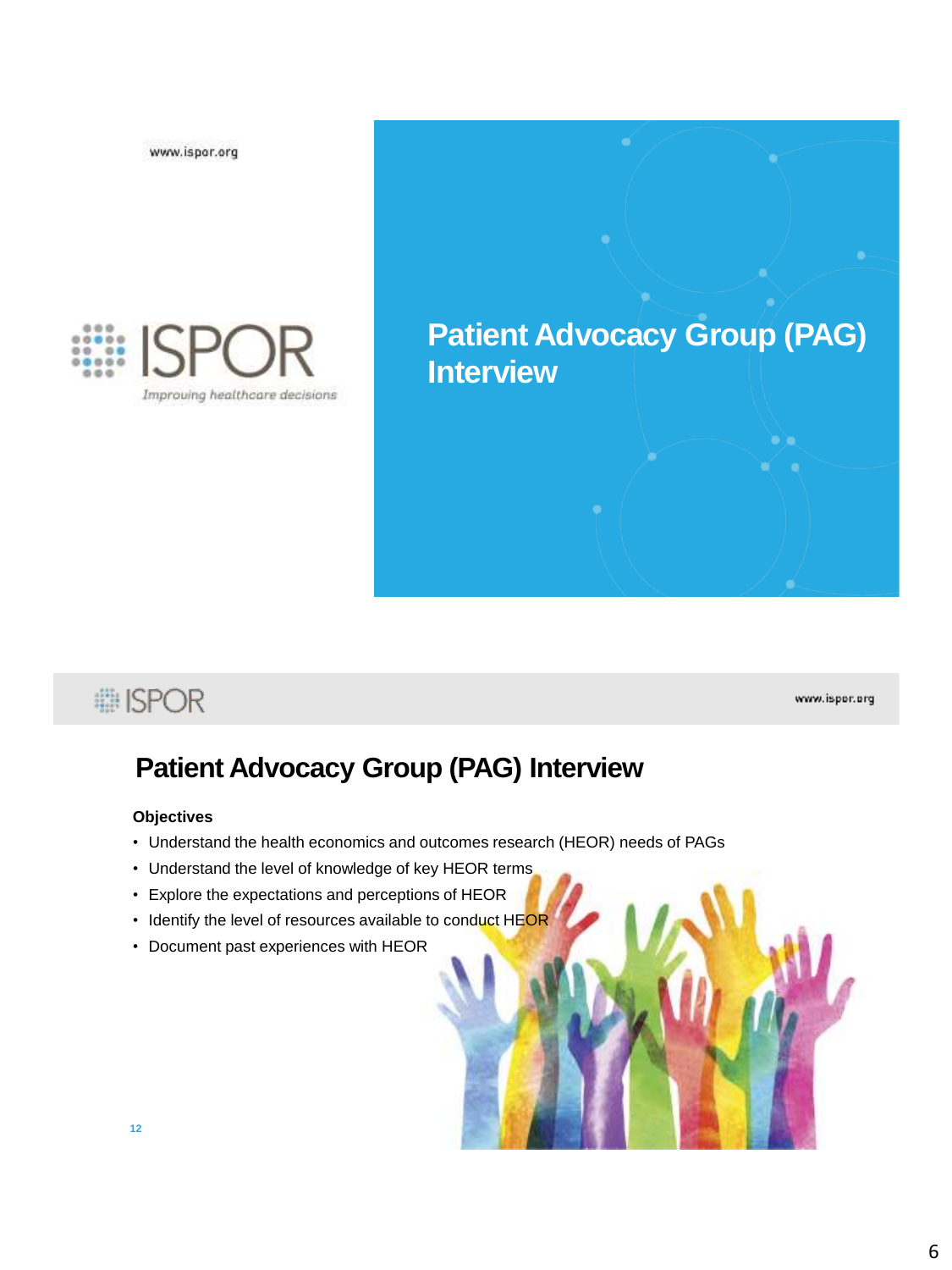

## **Interview Questions**

| <b>PAG Characteristics</b>                            | Does your organization keep track of membership numbers?                                                                                                                                                                   |
|-------------------------------------------------------|----------------------------------------------------------------------------------------------------------------------------------------------------------------------------------------------------------------------------|
| <b>Awareness of Key Terms</b>                         | How would you describe:<br>Health economics<br>(1)<br>Outcomes research<br>Value, as it pertains to healthcare<br>(3)                                                                                                      |
| <b>Research Priorities and</b><br><b>Expectations</b> | How do you expect your organization to benefit from health economics & outcomes research<br>activities?                                                                                                                    |
| <b>Research Resources</b>                             | Do you have research data (i.e. patient surveys, registry) available within your organization?                                                                                                                             |
| <b>Research Experience</b>                            | Does your organization have research priorities and/or plans to conduct health economics and<br>outcomes research in the future?<br>Please describe the most recent research project your organization has been a part of. |

# : ISPOR

# **Demographics & Research**

| <b>Interviewee Demographics</b>  |                              |  |
|----------------------------------|------------------------------|--|
|                                  | Interviewees (%)<br>$(n=13)$ |  |
| Gender                           |                              |  |
| Male                             | 4(31)                        |  |
| Female                           | 9(69)                        |  |
|                                  |                              |  |
| <b>Highest Education</b>         |                              |  |
| Bachelor's degree                | 1(8)                         |  |
| Master's degree                  | 8(61)                        |  |
| PhD                              | 1(8)                         |  |
| JD                               | 3(23)                        |  |
|                                  |                              |  |
| <b>Level Within Organization</b> |                              |  |
| Analyst                          | 1(8)                         |  |
| <b>Director</b>                  | 5(38)                        |  |
| <b>Vice President/President</b>  | 6(46)                        |  |
| C-Suite                          | 1(8)                         |  |
|                                  |                              |  |



www.ispor.org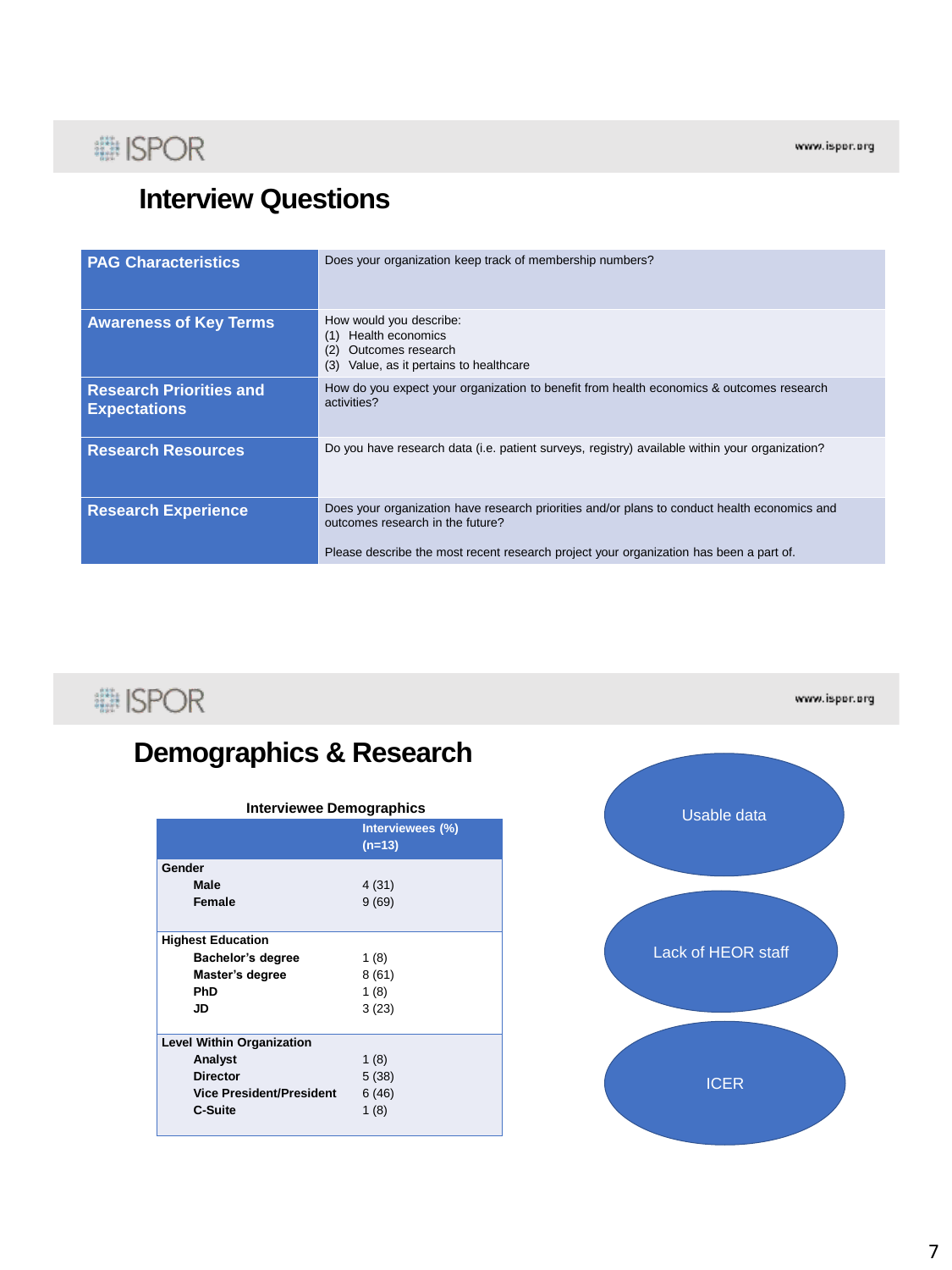## **■ISPOR**

# **Patient Advocacy Group (PAG) Interview Themes**



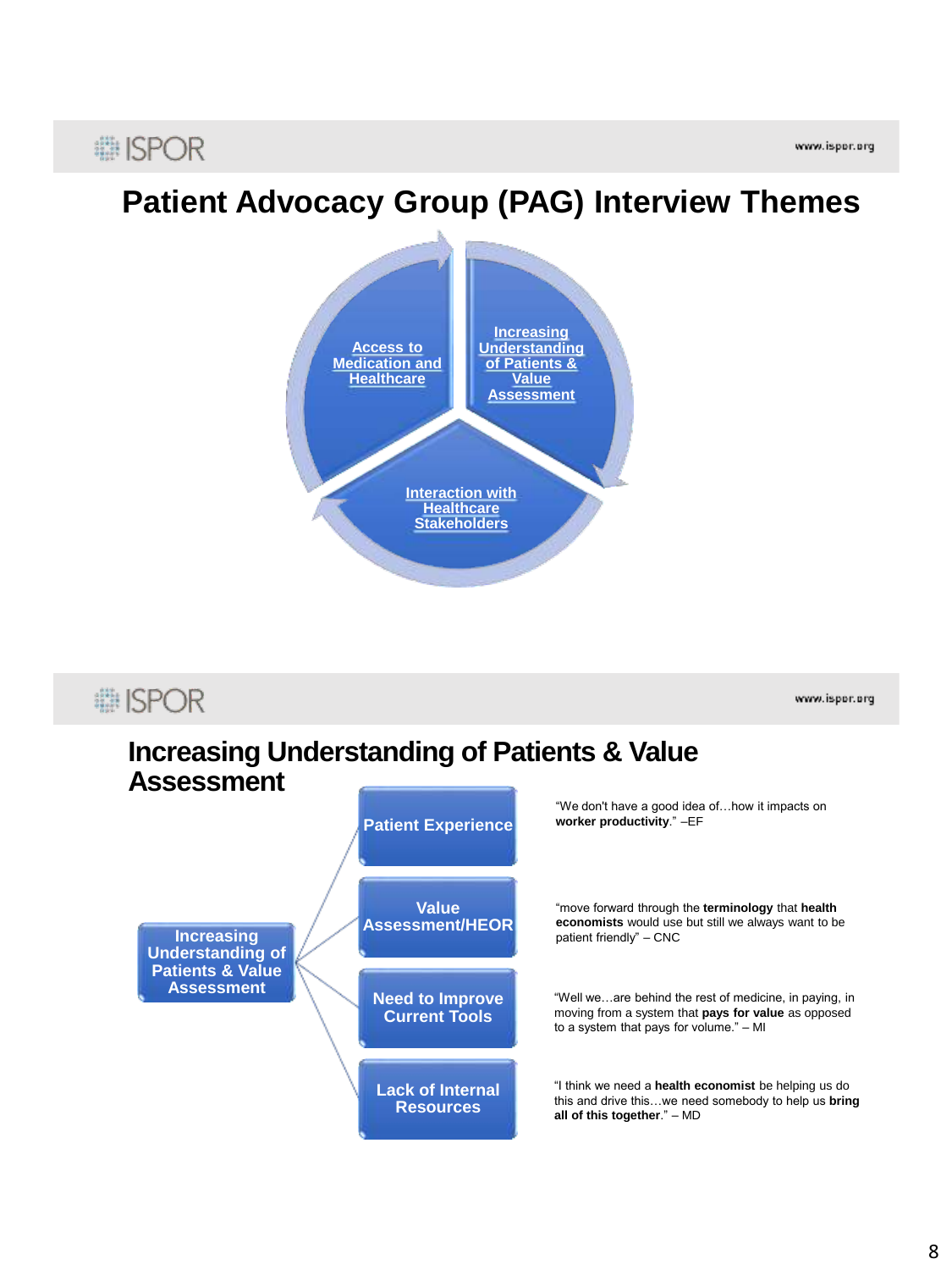#### www.ispor.org

## **■ISPOR**

## **Interaction with Healthcare Stakeholders**



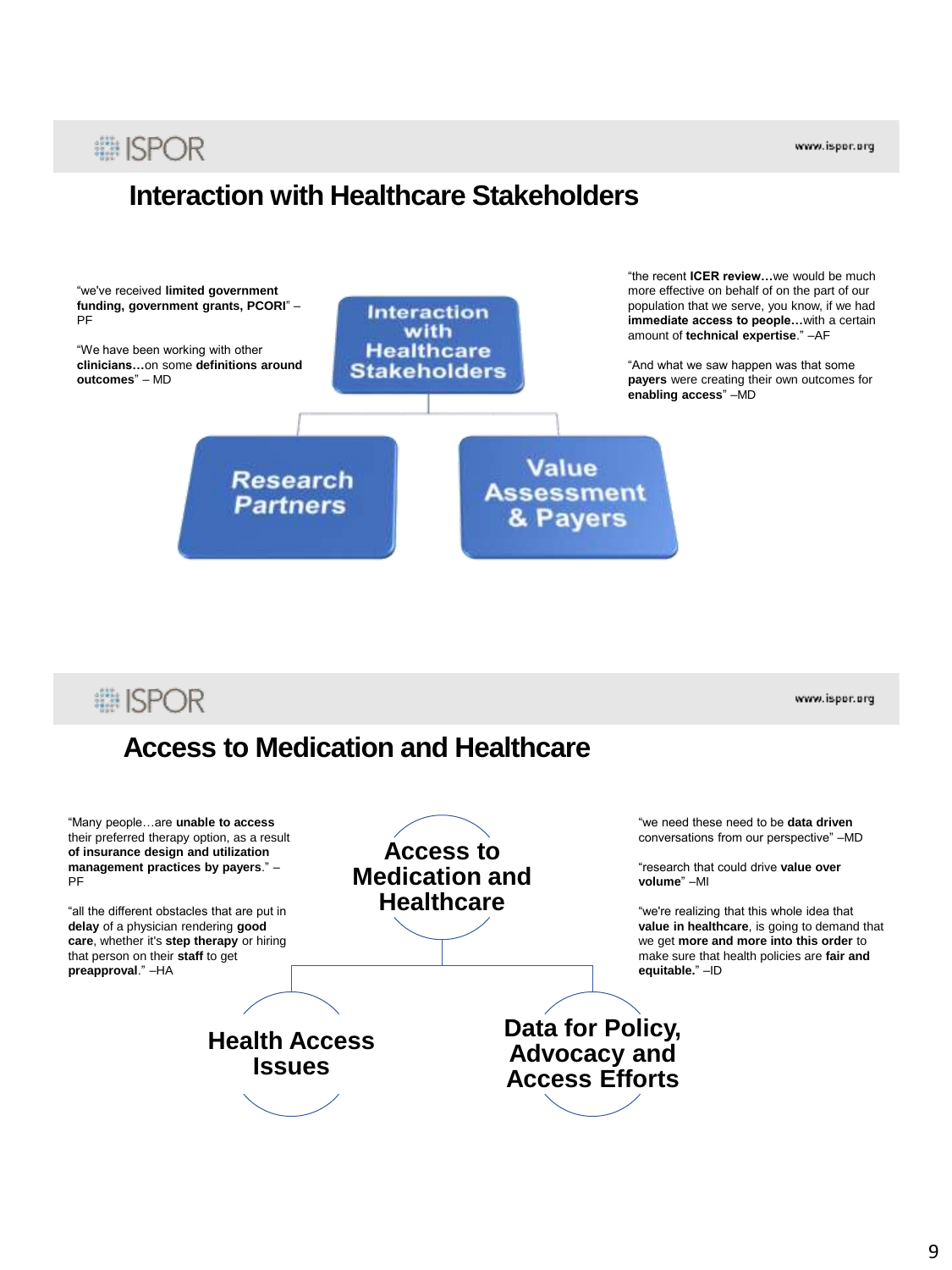## **# ISPOR**

www.ispor.org

## **Summary**

Increase understanding of patient experience and value assessment/HEOR methodology

Alleviate lack of internal expertise and financial constraints that prevented the generation of RWE for policy, advocacy and healthcare access discussions

Identification of feasible projects for both parties

Increases in PAG and HEOR professional collaborations accompany patient engagement efforts

www.ispor.org



# **ISPOR Member Survey and Proposed Process**

Laura T. Pizzi, PharmD, MPH Professor and Director Center for Health Outcomes, Policy, and Economics Rutgers University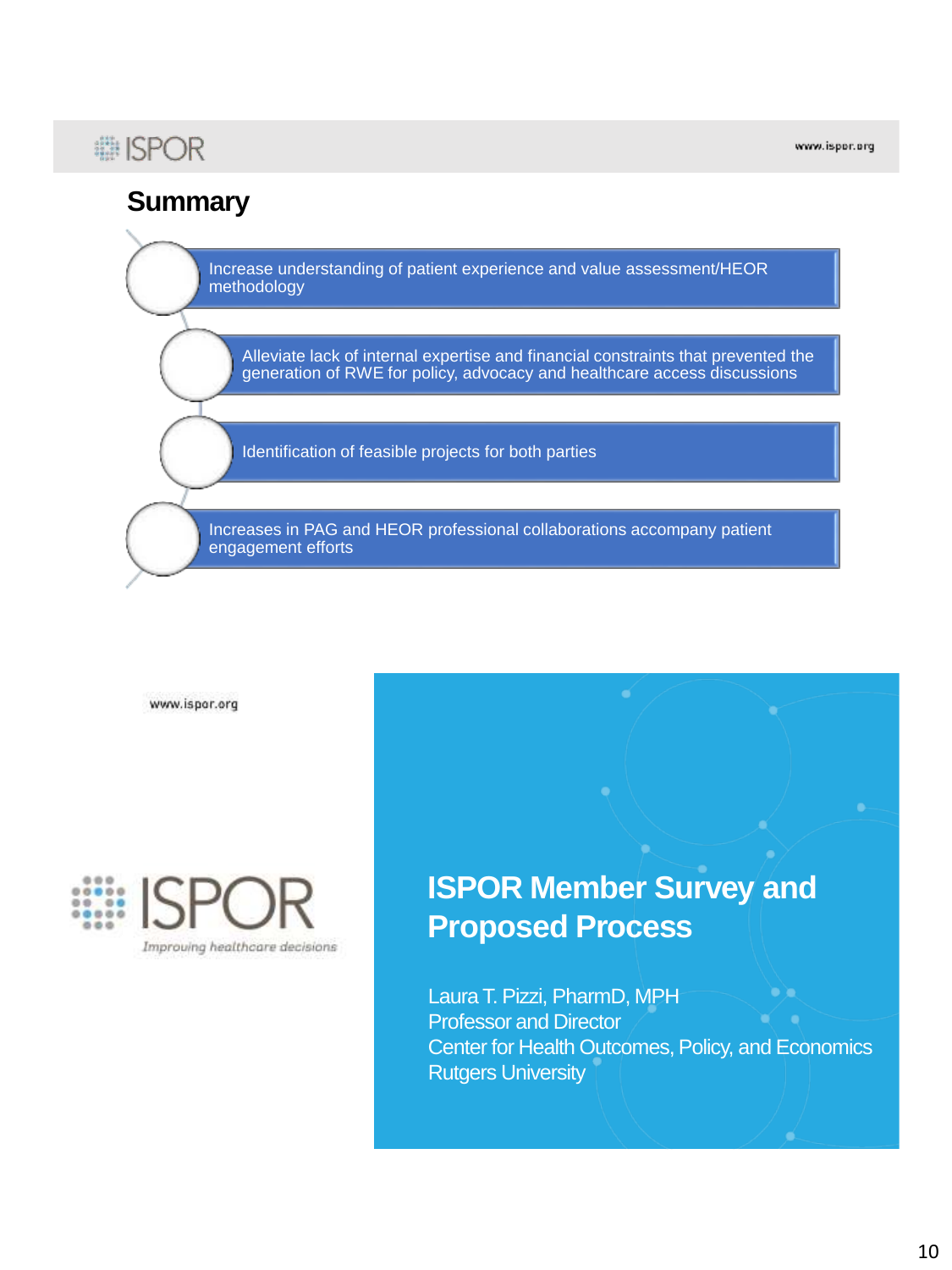

### **ISPOR Member Survey: Results**

#### • **240 responses collected between November 2017-January 2018**

- Major employment sectors represented were the life sciences industry (22.9%), academic faculty/staff (19.6%), students (16.7%), and consulting / contract research (16.3%)
- Most respondents had ≥5 years' experience in HEOR (62.9%)
- Nearly half had prior experience working with a PAG (46.7%)
- **88.8% of respondents indicated interest in working with a PAG as a volunteer HEOR researcher**
	- Most were "very interested" (50.8%) or "moderately interested" (37.9%)
	- Most were interested in small projects (64.8%) and were able to engage within the next 2 months (43.7%) or 2-6 months (39.0%)
	- Among respondents interested in working in a specific disease area, oncology was the most common (41.4%)
	- Those with fewer years of experience in HEOR were more interested in working with a PAG (p=0.008)

# **■ISPOR**

www.ispor.org

### **Proposed Matching Process**

- 1. ISPOR and NHC review interested members
	- Responsible individual at each organization will screen those interested
	- Project topic and scope considered at this stage
	- Committee with joint representation from ISPOR and NHC will review and approve them
- 2. Proposed match is presented to each party



- If both agree, communication will be arranged
	- If both agree after this communication, the relationship will be formally initiated

**22**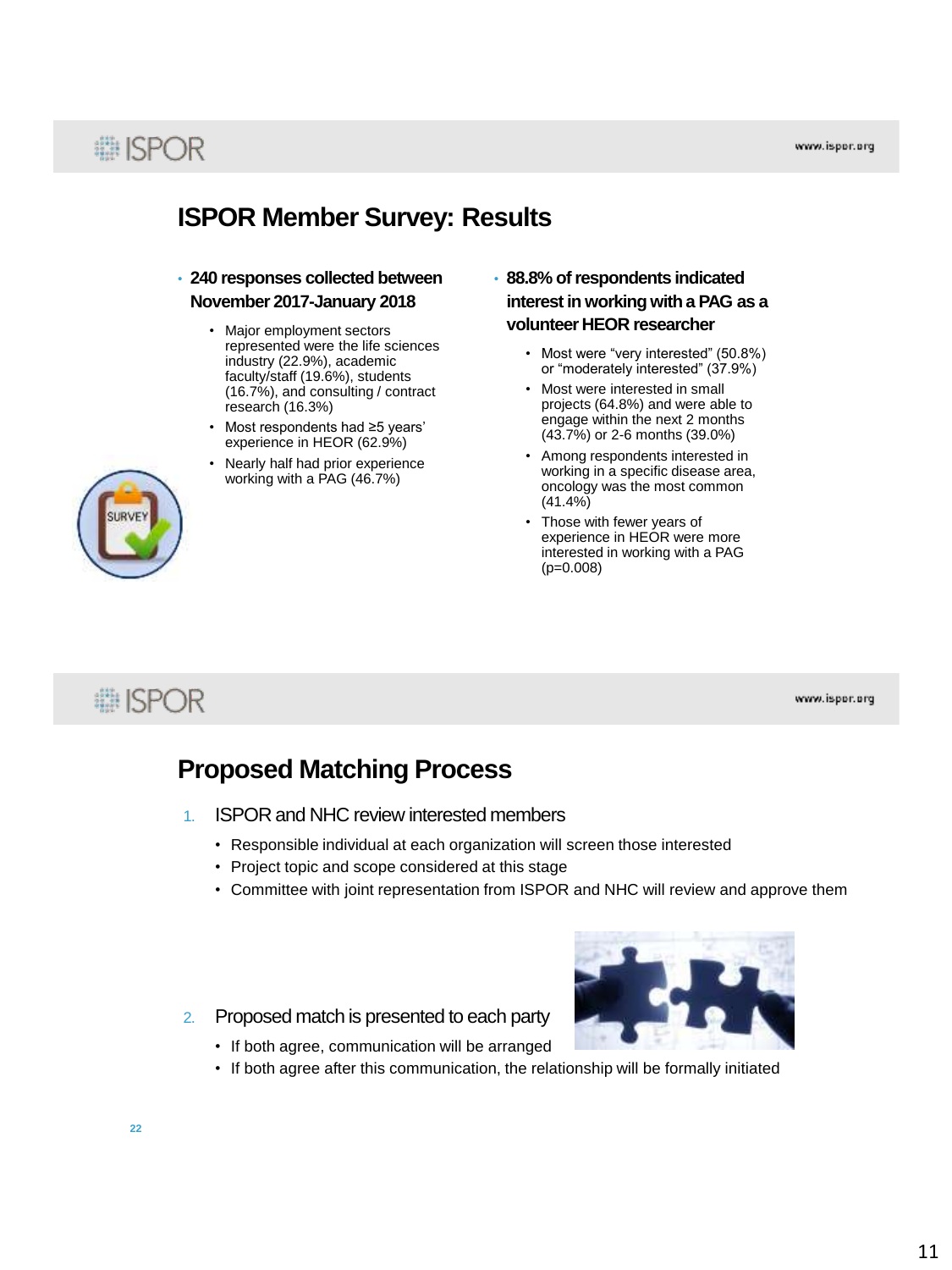

#### **Proposed Matching Process, continued**

#### • After the match:

- 3 month progress report requested by ISPOR/NHC to refine the program
- Subsequent progress reports would also be useful, but are voluntary
- Matched parties asked to share publications or nonproprietary reports resulting from the work
- Match can be continued or terminated as determined by the parties

**23**

**■ISPOR** 

www.ispor.org

#### **Next Steps**

- Refine the matching process, responsibilities of each party, and evaluation approach
- Generate ongoing interest via websites, newsletters, and conference presentations
- Initiate pilots (approximately 2)
	- National Headache Foundation (NHF)
	- Familial Hypercholesterolemia (FH) Foundation

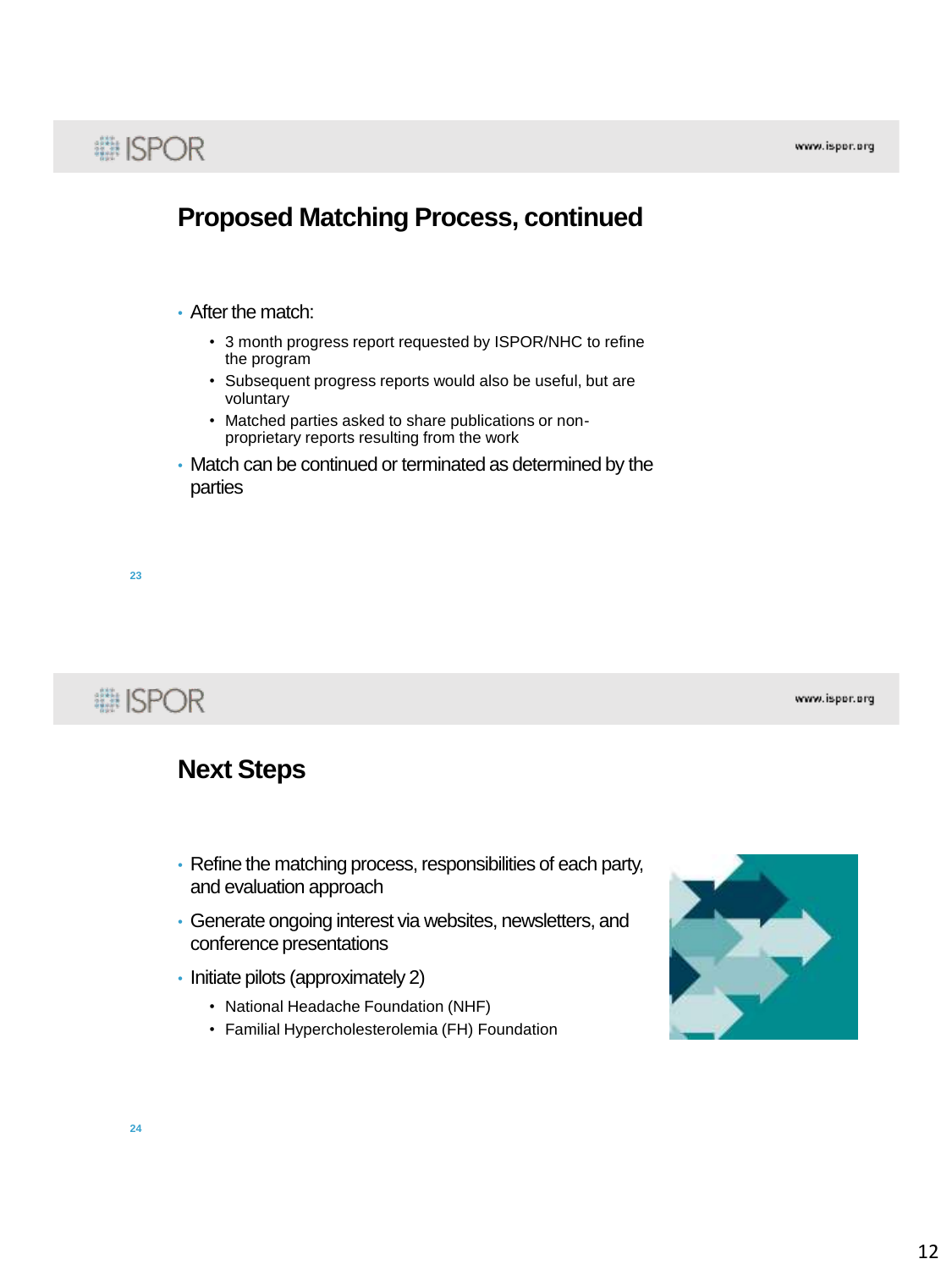## : ISPOR

www.ispor.org

## **Group Discussion**

- Invited comments from PAG representatives
- Open comments from ISPOR members

Before leaving, please complete participant interest form and bring it to the front of the room



: ISPOR

**25**

www.ispor.org

### **Supplemental Slides**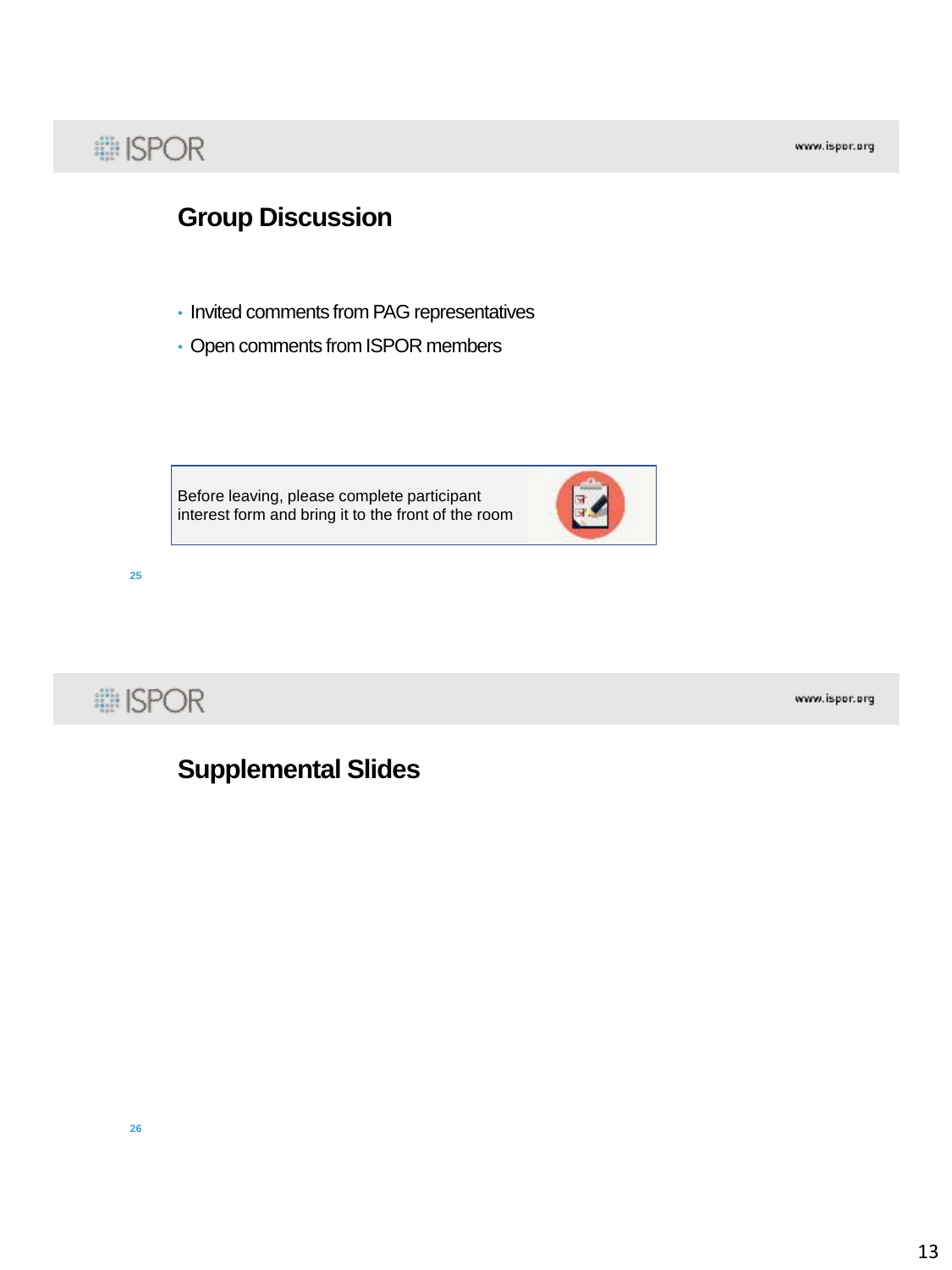# **■ISPOR**

#### **Patient advocacy group responsibilities**

- Specify the work that is needed, what its purpose is, and when it is needed. A template will be used for this purpose to help the patient group communicate its needs. It will be used to facilitate communications with the researcher so the patient group and researcher can agree on feasible objectives for the work
- If ethical (IRB) review is required, cooperate with the researcher to obtain it
- Provide a contact person group who is the accessible point-person for researcher communications
- Indicate what resources (e.g., data sources) are available that would be useful in the work and how they may be made available to the researcher (included in the template format)
- Provide ongoing collaboration with the researcher
- Be transparent with the researcher as to how the work is to be used and communicated
- Publicly acknowledge the research collaboration as appropriate with the researcher's approval (e.g., acknowledgment on website, co-authorship on reports and documents)

**27**

# **# ISPOR**

www.ispor.org

#### **ISPOR researcher responsibilities**

- Review the work needed and provide an objective review of what can or cannot be done, in what depth, and in what time frame; after discussion with the group, agree on feasible objectives for the work.
- If ethical (IRB) review is required, cooperate with the group to obtain it.
- Maintain confidentiality about the work to the degree desired by the group, including signing a non-disclosure agreement if appropriate.
- Be accessible for group inquiries.
- Do not share any resources provided by the group unless sharing is agreed to in advance; sign and abide to terms of a data-sharing agreement if needed.
- Collaborate with the group to provide interim work products as appropriate, and regularly check progress against timelines.
- Obtain the group's permission before submitting any work for presentation or publication, and acknowledge the group's support as appropriate; update the group on the results of any submissions.